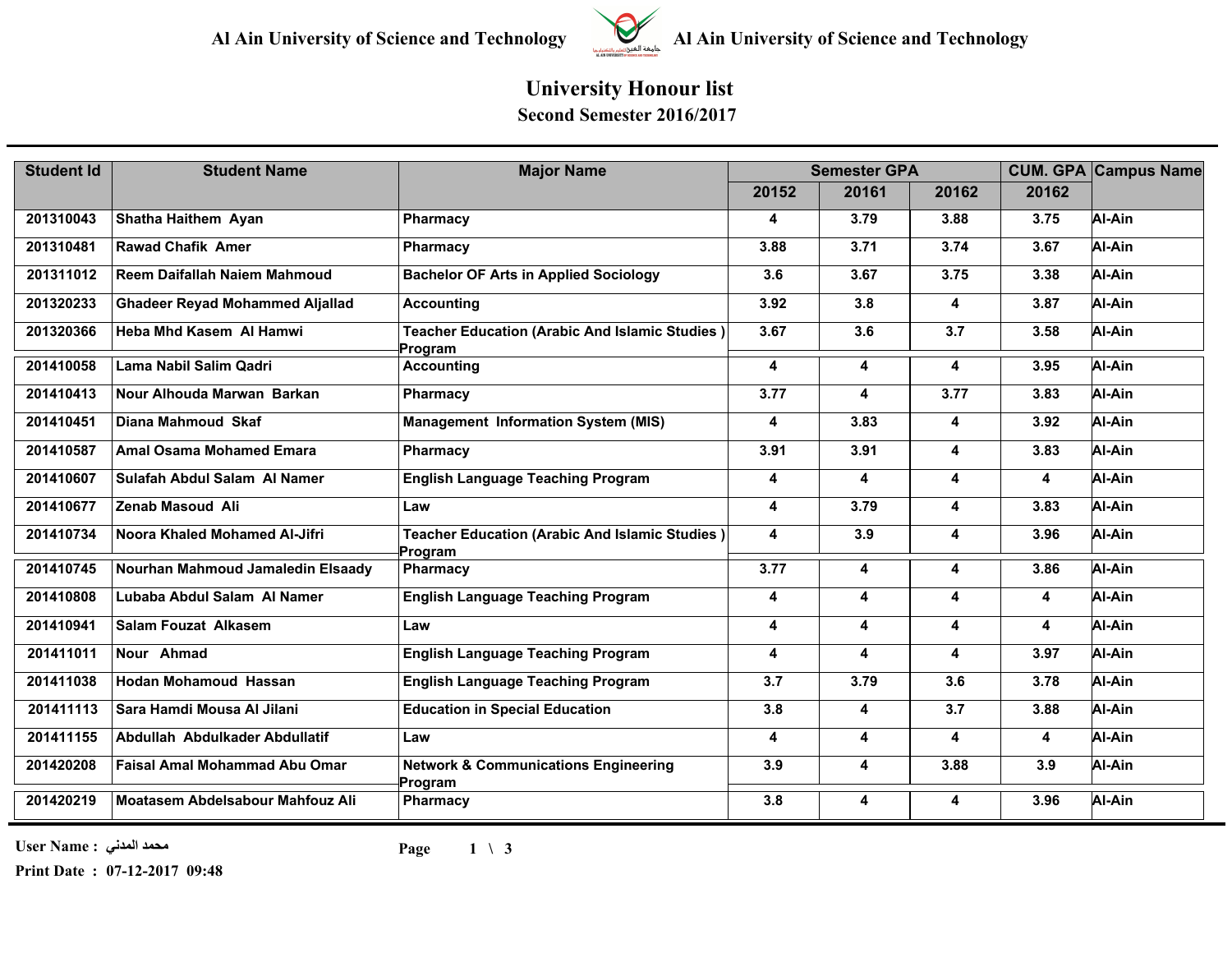

**Al Ain University of Science and Technology Al Ain University of Science and Technology**

## **University Honour list Second Semester 2016/2017**

| <b>Student Id</b> | <b>Student Name</b>                                                 | <b>Major Name</b>                                          | <b>Semester GPA</b>     |       |       |                         | <b>CUM. GPA Campus Name</b> |
|-------------------|---------------------------------------------------------------------|------------------------------------------------------------|-------------------------|-------|-------|-------------------------|-----------------------------|
|                   |                                                                     |                                                            | 20152                   | 20161 | 20162 | 20162                   |                             |
| 201420344         | Alaa Y H Abukhter                                                   | <b>English Language Teaching Program</b>                   | 3.9                     | 3.83  | 3.9   | 3.83                    | Al-Ain                      |
| 201420362         | <b>Nihal Omer Siralkhatim Mahgoub</b>                               | <b>Management</b>                                          | 4                       | 3.83  | 4     | 3.93                    | Al-Ain                      |
| 201420382         | Dana I. S. Darwish                                                  | <b>Accounting</b>                                          | 3.9                     | 3.9   | 3.83  | 3.7                     | Al-Ain                      |
| 201420416         | <b>Halima Amin Chmer</b>                                            | Teacher Education (Arabic And Islamic Studies)<br>Program  | 3.92                    | 3.92  | 3.92  | 3.86                    | Al-Ain                      |
| 201420438         | Rana Maamoun Baroudi                                                | <b>Software Engineering Program</b>                        | 3.8                     | 3.91  | 3.7   | 3.85                    | Al-Ain                      |
| 201420589         | Nsren Abdullah Maiof                                                | Teacher Education (Arabic And Islamic Studies)<br>Program  | 3.75                    | 3.86  | 4     | 3.87                    | Al-Ain                      |
| 201420625         | Salwa Zaher Al Sadik                                                | <b>English Language Teaching Program</b>                   | 4                       | 4     | 4     | $\overline{\mathbf{4}}$ | Al-Ain                      |
| 201420771         | Yosra Hamdan Musabah Al Mamari                                      | <b>Education in Special Education</b>                      | 3.75                    | 3.7   | 3.67  | 3.53                    | Al-Ain                      |
| 201510016         | Lara Abdulla Mohd G Alzyoud                                         | Pharmacy                                                   | 3.67                    | 3.9   | 3.72  | 3.77                    | Al-Ain                      |
| 201510099         | <b>Maiss Haisam Shikh Khaled</b>                                    | <b>Pharmacy</b>                                            | 3.6                     | 4     | 3.72  | 3.8                     | Al-Ain                      |
| 201510225         | Salma Mohammed Mahmoud Ould Ahmed English Language Teaching Program |                                                            | 3.6                     | 3.9   | 3.7   | 3.75                    | Al-Ain                      |
| 201510253         | Said Salim Mohammed Salim Al Shamsi                                 | <b>Bachelor OF Arts in Applied Sociology</b>               | 3.7                     | 4     | 3.75  | 3.69                    | Al-Ain                      |
| 201510388         | Maysoon Mohamed Hassan Ahmed Ouda                                   | <b>Network &amp; Communications Engineering</b><br>Program | 3.7                     | 3.8   | 3.62  | 3.7                     | Al-Ain                      |
| 201510591         | Sanaa I I Skaik                                                     | Pharmacy                                                   | 3.92                    | 3.68  | 3.87  | 3.87                    | Al-Ain                      |
| 201510595         | Abeer Abdulla Mohammed Saleh Algahtan Accounting                    |                                                            | 4                       | 4     | 4     | 4                       | Al-Ain                      |
| 201510638         | <b>Rehab Abdullah Ahmed Alsharifi</b>                               | <b>Accounting</b>                                          | $\overline{\mathbf{4}}$ | 3.92  | 3.7   | 3.86                    | Al-Ain                      |
| 201510837         | Maryam Abdullah Amer Hariz                                          | <b>Accounting</b>                                          | 3.8                     | 3.9   | 3.9   | 3.88                    | Al-Ain                      |
| 201510912         | Asma Juma Salem Mohammed Al Kaabi                                   | Law                                                        | 3.7                     | 3.77  | 3.75  | 3.68                    | Al-Ain                      |
| 201511039         | Raghad Rajeh Adel Abdelhadi                                         | <b>Finance &amp; Banking</b>                               | 4                       | 3.9   | 4     | 3.98                    | Al-Ain                      |
| 201520309         | Sara Ibrahim Saad Abd Elaty Mousa                                   | Pharmacy                                                   | 3.8                     | 4     | 4     | 3.93                    | Al-Ain                      |
| 201520444         | Aysha Ali Mohammed Saeed Al Ghaithi                                 | <b>Mass Communication-Public Realations</b>                | 3.7                     | 4     | 3.92  | 3.91                    | Al-Ain                      |

**محمد المدني : Name User**